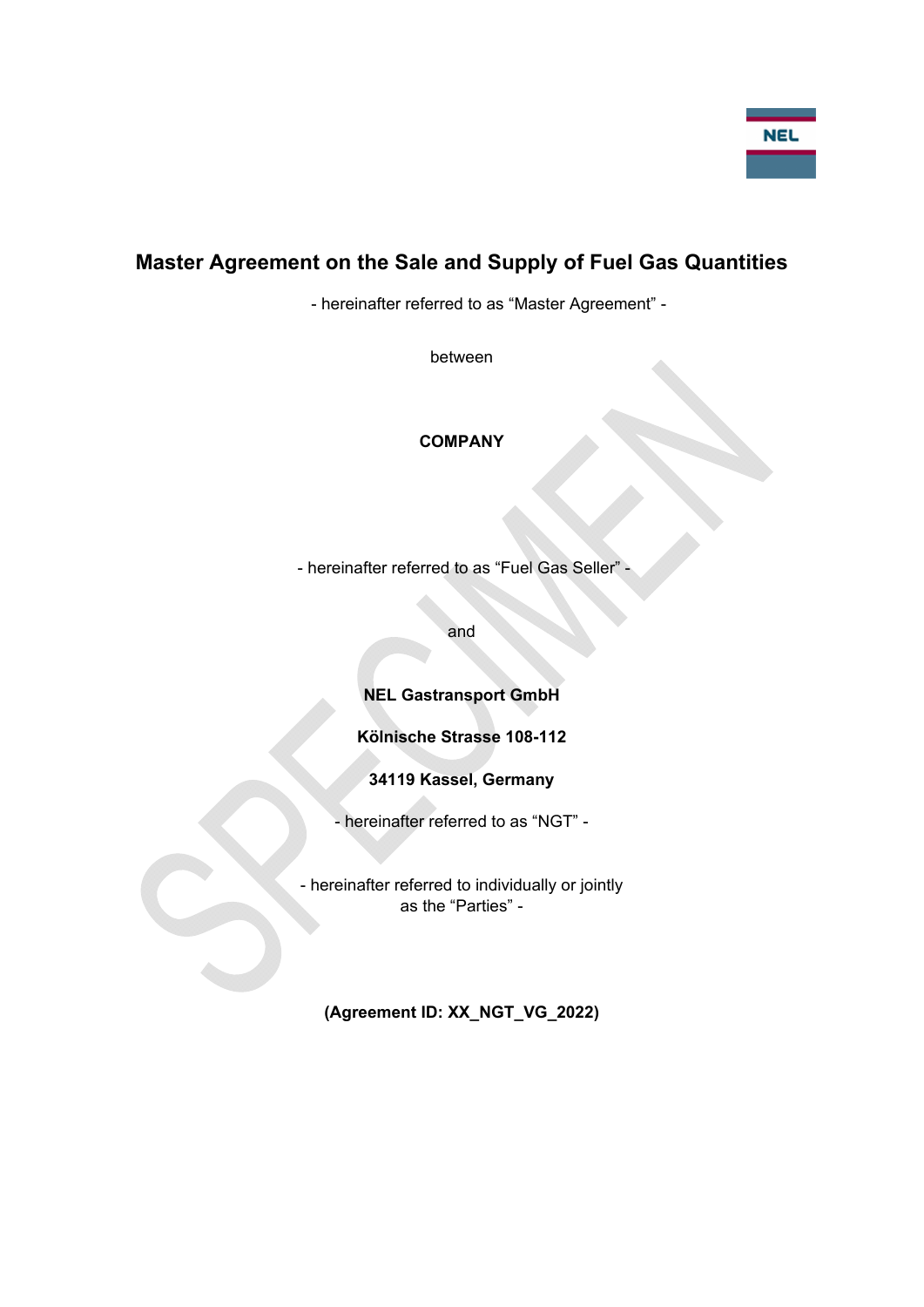# **PART 1: GENERAL**

## **Article 1 Subject matter of the agreement**

The parties shall define the details of the sale and demand-based supply of fuel gas quantities in the form of high calorific value (CV) quality natural gas (hereinafter referred to as "fuel gas") by the Fuel Gas Seller to NGT under the terms and conditions of this Master Agreement and its Annex 1 "Data and price sheet". To perform the Master Agreement, NGT shall request the required fuel gas quantities from the Fuel Gas Seller via an Edig@s message. The fuel gas quantities requested by NGT are to be procured by the Fuel Gas Seller in its own name and on its own account.

## **Article 2 Definitions**

- (1) The terms used shall have the following meanings:
	- 1. "**Invitation to Tender Conditions**" denotes the terms and conditions for the invitation to tender for the procurement and supply of fuel gas quantities issued by GASCADE Gastransport GmbH in the version dated **7 February 2022.**
	- 2. "**Data and price sheet**" denotes Annex 1 to the Master Agreement, in which the individual terms and conditions for the supply and pricing of fuel gas quantities in the form of natural gas and the information and data required to perform the contract are defined.
	- 3. "**THE**" denotes the Trading Hub Europe market area.
	- 4. "**Handover and takeover point**" denotes the virtual trading point THE (hereinafter referred to as "VTP THE") at which the fuel gas quantities are handed over by the Fuel Gas Seller to NGT.
	- 5. **Edig@s messages** data transmission is based on the valid data format of the DVGW (German association for gas and water) or EASEE-gas.
	- 6. "**Supply products**" are daily bands natural gas.
	- 7. "**Handling fee**" is the fee agreed with the Fuel Gas Seller for the supply of natural gas fuel gas quantities and that is to be paid by NGT in accordance with the provisions of this Master Agreement.
	- 8. "**Gas day**" denotes the period of time from 6:00 a.m. CET/CEST on a calendar day to 6:00 a.m. CET/CEST of the next calendar day.
	- 9. "**CET**" or "**CEST**" denotes the statutory time in Germany.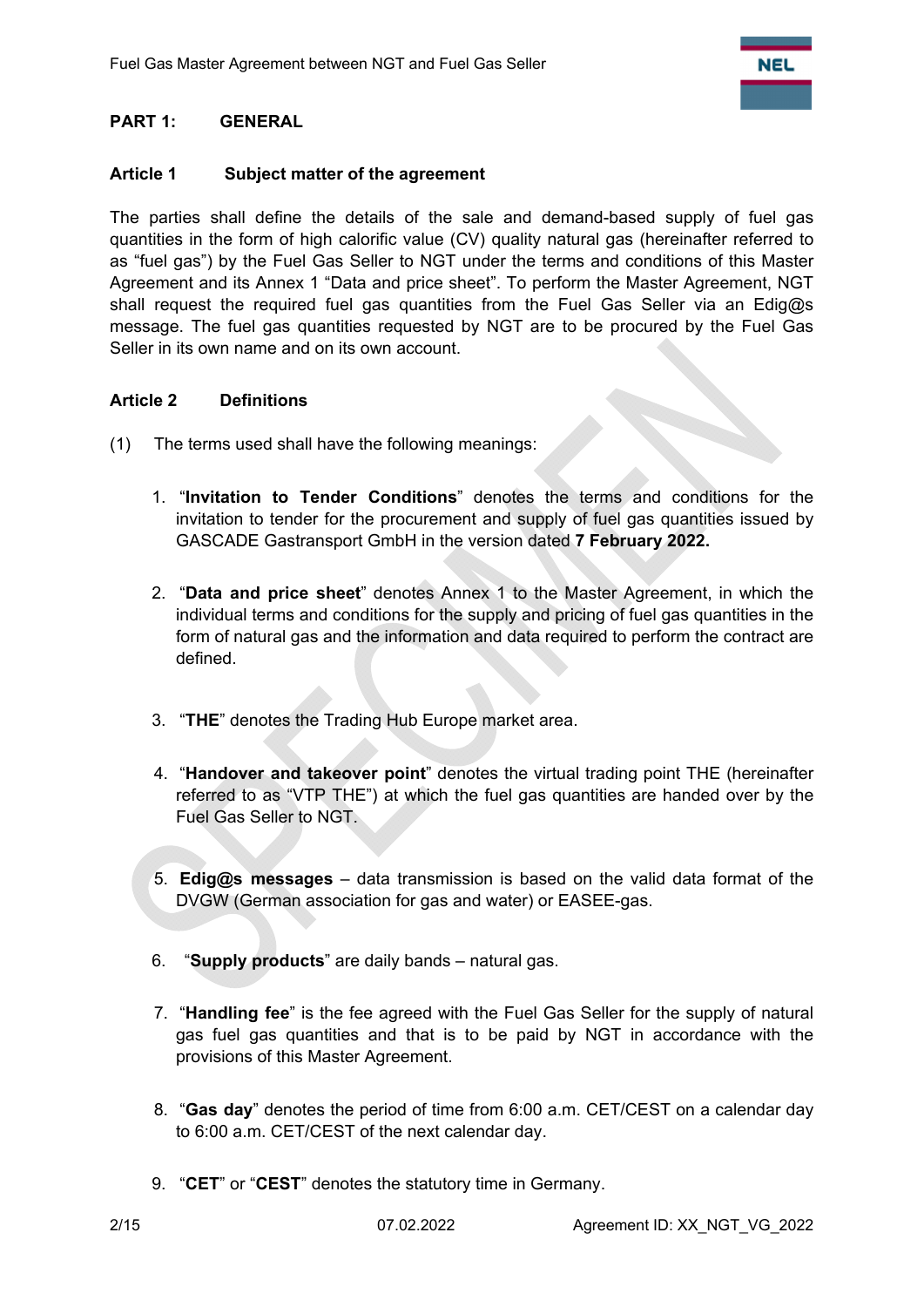

- 10. "**Spot price**" denotes the settlement price on EEX in accordance with Article 10 (2).
- 11. "**Business days**" denotes all days that are not a Saturday, Sunday or a public holiday in Germany. If a day is a public holiday in one German federal state, it shall be regarded as a public holiday nationwide. 24 December and 31 December shall be regarded as public holidays every year.

(2) Terms used in the singular shall also include the plural, except where expressly otherwise stated or where the context otherwise requires. Terms not otherwise defined herein shall have the meanings indicated by the Energy Industry Act (EnWG) of 7 July 2005 and the Gas Network Access Ordinance (GasNZV) of 3 September 2010, as amended from time to time.

All references to time relate to CET/CEST.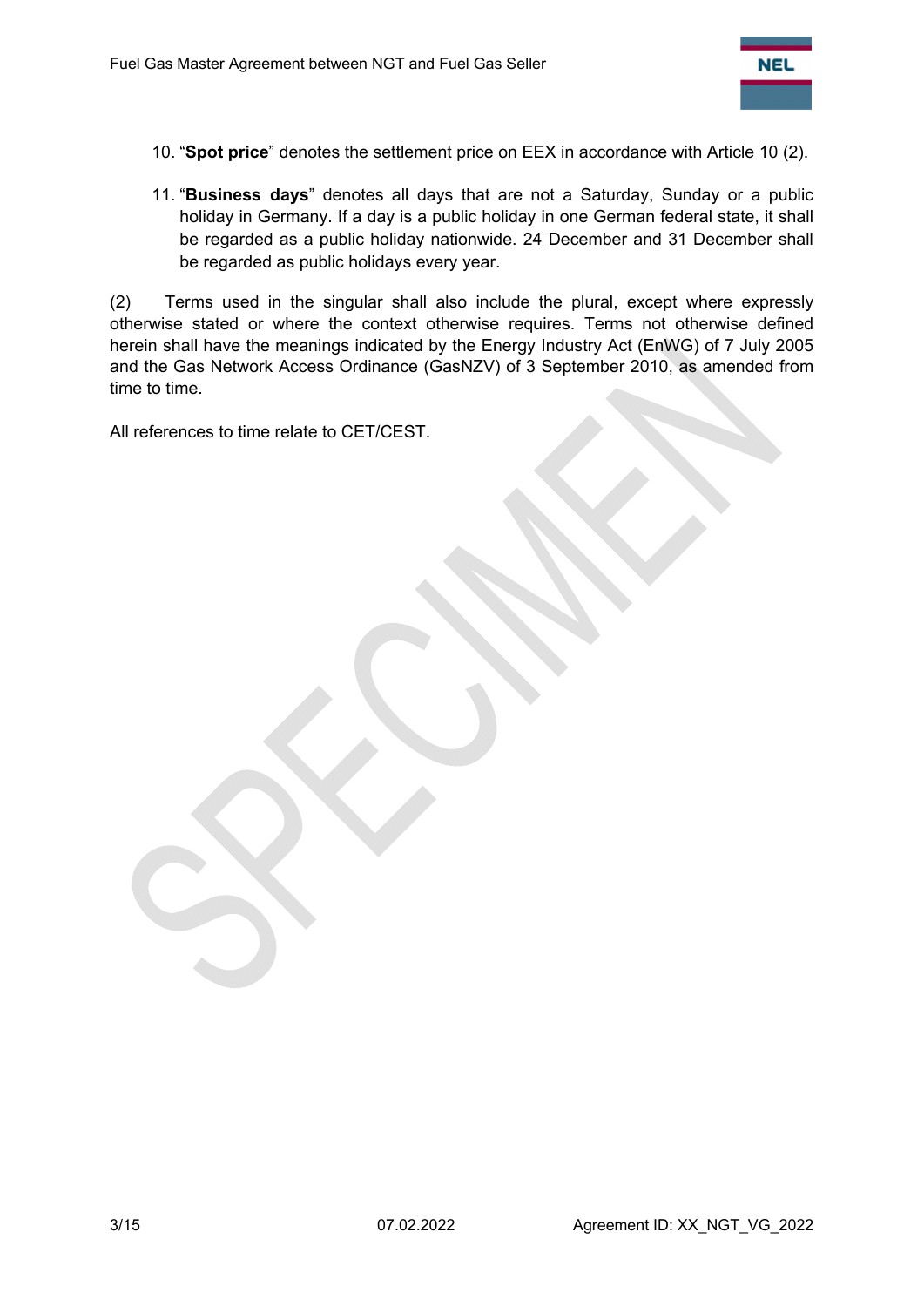

## **PART 2: RIGHTS AND OBLIGATIONS OF THE PARTIES**

#### **Article 3 Supply of fuel gas**

- (1) The Fuel Gas Seller undertakes to sell and supply fuel gas to NGT under the conditions defined in this Master Agreement and its Annex 1 "Data and price sheet".
- (2) This Master Agreement does not constitute any obligation by NGT to request, receive or pay for a specific quantity of fuel gas from the Fuel Gas Seller. The annual quantity specified in the invitation to tender is a non-binding estimate.
- (3) Under this Master Agreement, NGT is authorised to request the supply of a specific hourly quantity for each calendar day as a daily band from the Fuel Gas Seller in accordance with Article 6, which corresponds to at least the "minimum hourly quantity" defined in Annex 1 "Data and price sheet" and at most the "maximum hourly quantity" defined therein. NGT must pay the agreed fee for fuel gas quantities requested by NGT and supplied by the Fuel Gas Seller.
- (4) The Parties shall be obliged to notify each other about changes to the contact and handling data defined in Annex 1 in writing and in good time with a period of notice of ten (10) business days.

#### **Article 4 Formation of the Master Agreement**

The Master Agreement shall be formed after two copies of the contract text and its Annex 1 that have been signed by the Fuel Gas Seller have been sent to NGT and signed accordingly by NGT. The Fuel Gas Seller shall receive a copy of the Master Agreement that has been signed by NGT. It can be sent by post or e-mail.

#### **Article 5 Obligations of the Parties, transfer of ownership and passage of risk**

- (1) The Fuel Gas Seller shall be obliged to provide and hand over to NGT a fuel gas quantity requested in accordance with Article 6 at the agreed handover and takeover point. The Fuel Gas Seller shall be at liberty to acquire the requested fuel gas quantities at the respective trading point or make them available at the handover and takeover point from another source.
- (2) NGT shall be obliged to take over a fuel gas quantity that has been requested in accordance with Article 6 and provided at the handover or takeover point agreed in Article 8 and to pay the Fuel Gas Seller the fee as defined in Article 10.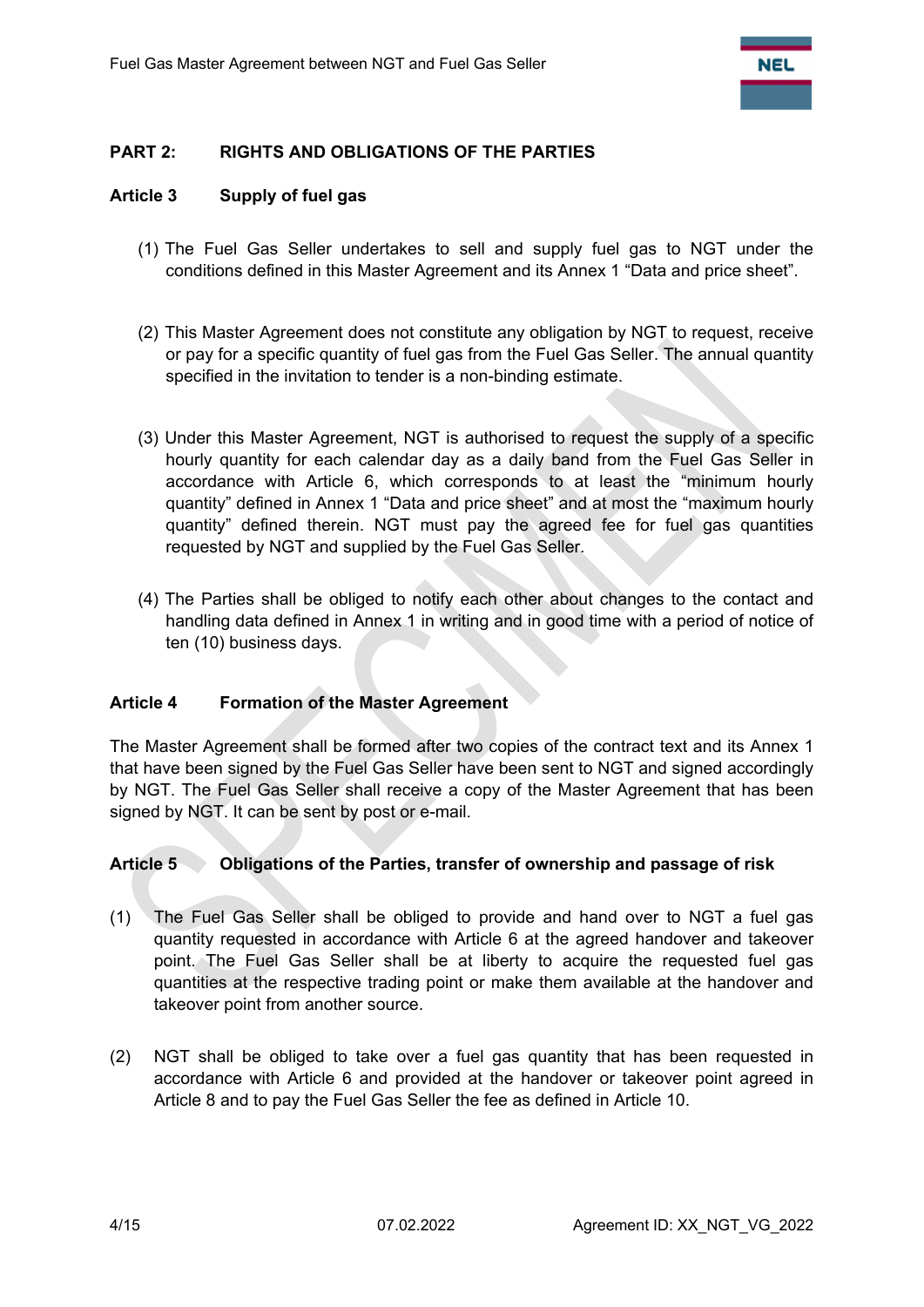

(3) Ownership of the fuel gas quantities and risk for them shall be transferred at the start of the hour that has definitively been allocated by the market area manager for the THE market area.

## **Article 6 Fuel gas quantity and period of time**

- (1) NGT shall request the natural gas fuel gas quantities from the Fuel Gas Seller in kWh/h.
- (2) The requested fuel gas quantities for a delivery day shall be distributed evenly over twenty-four hours (daily band).
- (3) The individual request and provision shall be carried out with the same hourly quantities of 10 MWh or a multiple of 10 MWh. If NGT requests smaller hourly quantities, the Fuel Gas Seller is required to supply these quantities to the best of its ability.
- (4) The minimum and maximum hourly quantity for the daily bands is defined in Annex 1.
- (5) The supply period for which the fuel gas quantities are requested shall commence at 6:00 a.m. on 1 April 2022 and end at 6:00 a.m. on 1 April 2023. The standard trading products at the trading point in question must be taken into account in selection of the period of time between the start date and the end date.

#### **Article 7 Gas quality**

Natural gas within the meaning of this Master Agreement is gas in gas family 2, group H in accordance with DVGW worksheet G 260:2021.

#### **Article 8 Handover or takeover point**

Fuel gas quantities shall be handed over to NGT at the VTP THE.

#### **Article 9 Request for fuel gas quantities and confirmation**

- (1) NGT must submit at most one message to the Fuel Gas Seller by 12:00 noon before the start of each gas day to request the amount to be supplied for the next gas day via an Edig@s message. The request for each gas day by NGT shall be between the minimum and maximum hourly quantity indicated in Annex 1.
- (2) NGT must submit the message for a request for a Saturday, Sunday and Monday by no later than 12:00 noon on the preceding Friday. Before public holidays, the message shall be submitted by no later than 12:00 noon on the day preceding the public holiday with the request for the public holiday and the next gas day.
- (3) The Fuel Gas Seller shall confirm the request concerning the amount to be supplied for each gas day by no later than 2:00 p.m. on the day of the request.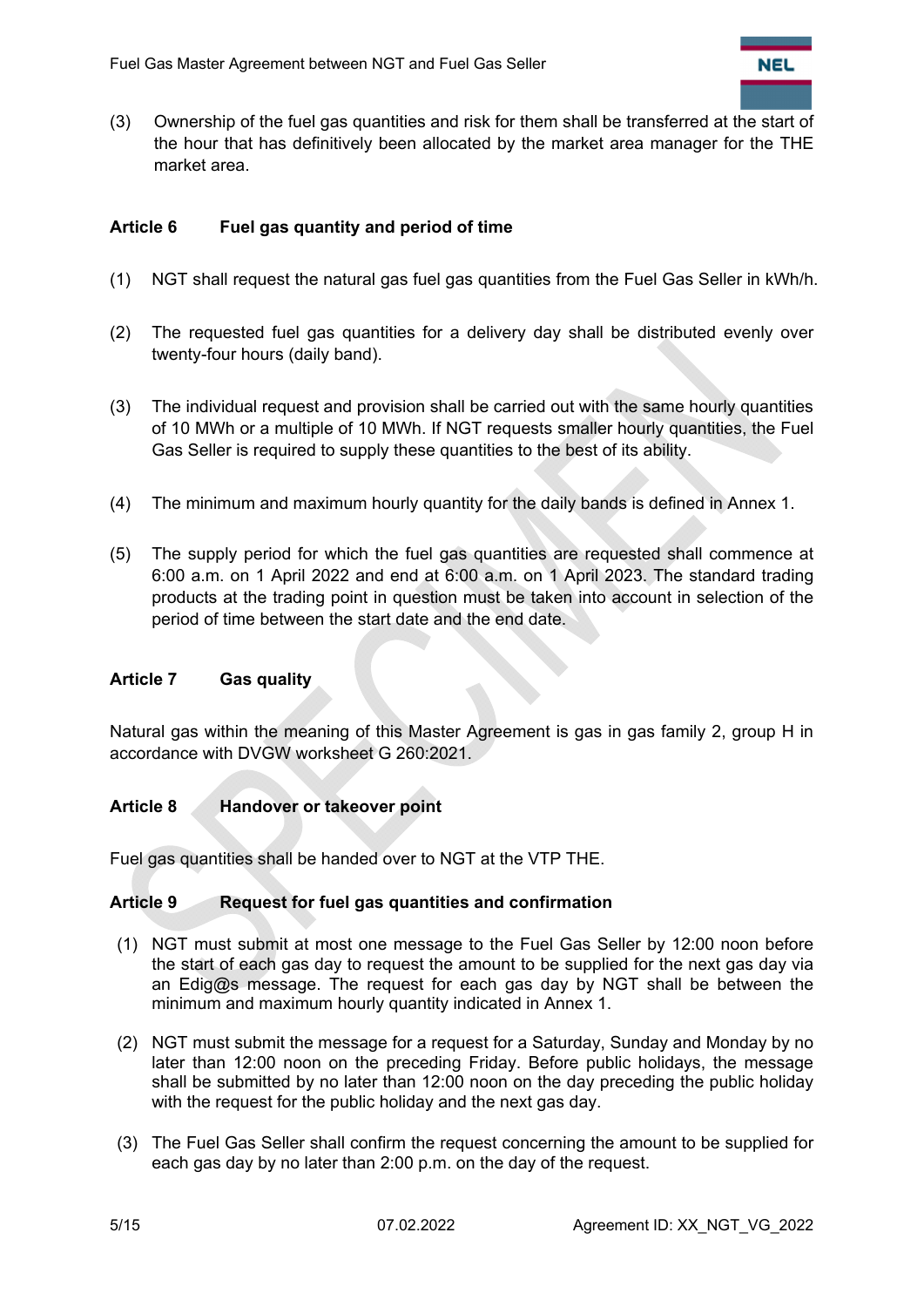

(4) The right of NGT to request the fuel gas quantities from the Fuel Gas Seller under the terms and conditions of the Master Agreement shall end when the agreement ends in accordance with Article 24 (2).

# **Article 10 Fee**

- (1) The fee for natural gas to be paid by NGT to the Fuel Gas Seller shall be the sum of a quantity-based fee for each requested and provided MWh of fuel gas in accordance with Section (2) of this Article 10 and a handling fee in accordance with Section (4) of this Article 10.
- (2) The quantity-based fee for fuel gas shall be determined for natural gas based on the EEX spot price published for Day-Ahead and Weekend, End of the Day in €/MWh at THE (www.powernext.com/spot-market-data) for the gas day in question.
- (3) If the spot price used for the gas day in accordance with Section (2) of this Article 10 is not published or is not published in a comparable manner, the Parties shall reach a different arrangement on payment for supply that corresponds as closely as possible to the economic rationale of the provisions on pricing.
- (4) The handling fee shall be in euros per requested and provided MWh of fuel gas in accordance with Annex 1.

#### **Article 11 Security for fulfilling the contract**

(1) If NGT deems it necessary, on the basis of the prequalification carried out to allocate the fuel gas quantities that are the subject of this agreement, in order to safeguard contract fulfilment, the Fuel Gas Seller shall provide security of XXX euros for fulfilling the contract to NGT ("cash security").

The security amount corresponds to the potential damage specified in the prequalification phase in accordance with the Invitation to tender conditions for the supply of fuel gas quantities to NGT that is the subject of this agreement.

- (2) The security for fulfilling the contract shall serve as security for all claims of NGT arising from the Master Agreement against the Fuel Gas Seller, in particular the entitlement to the supply of fuel gas quantities at the fee agreed in accordance with this Master Agreement.
- (3) The Fuel Gas Seller must provide the cash security by no later than 14 calendar days following the conclusion of this Master Agreement through a deposit into an account specified by NGT to the Fuel Gas Seller for this purpose.
- (4) The cash security shall bear interest at the base rate published by the German Bundesbank on the first bank business day of the respective billing month. Negative interest is excluded.
- (5) The Fuel Gas Seller shall be at liberty to furnish the security by providing a corresponding suretyship or corporate surety.
	- a) If the Fuel Gas Seller provides the security by means of a suretyship, this must be a directly enforceable suretyship, subject to German law and waiving the right to deposit the suretyship amount and defences of voidability, set-off and unexhausted remedies in accordance with Sections 770 and 771 of the German Civil Code (BGB), issued by a bank or insurer duly authorised to operate in the Federal Republic of Germany, or a German bank that is part of the German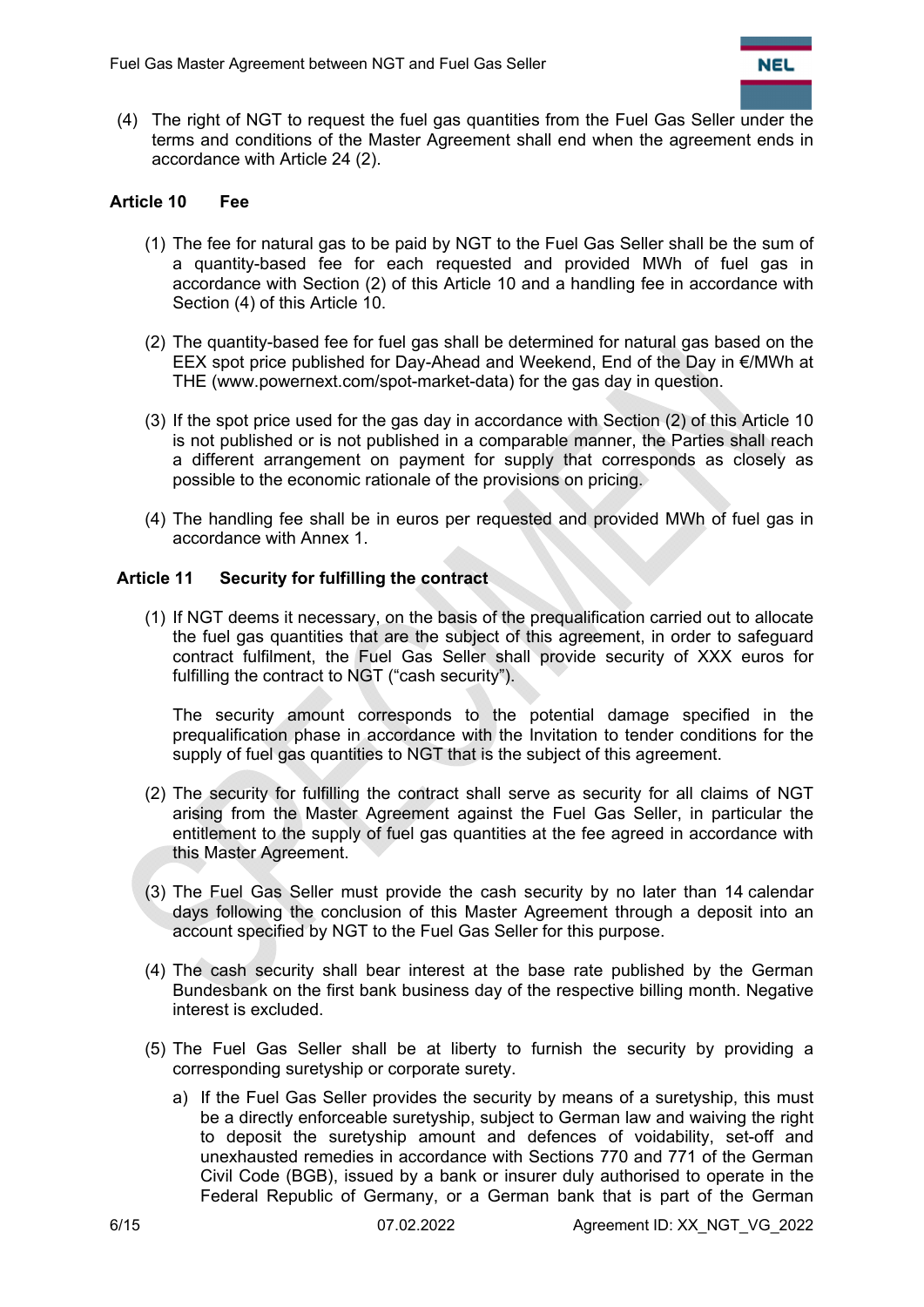

savings and cooperative bank sector, although waiving the right from Sections 770 and 771 of the German Civil Code (Defences of set-off) shall not apply if the counterclaim of the Fuel Gas Seller is uncontested or has been finally and nonappealably established.

b) If the Fuel Gas Seller provides the security by means of corporate surety (e.g. unrestricted letters of comfort and parent company guarantees), this must be unlimited directly enforceable corporate surety, subject to German law and waiving the right to deposit the liability amount and the defences of voidability, set-off and unexhausted remedies, although waiving the right to set-off shall not apply if the counterclaim of the Fuel Gas Seller is uncontested or has been finally and non-appealably established.

The company that provides the security as suretyship or corporate surety (surety provider) must have at least

- a Standard & Poor's long-term rating of BBB- or better,
- a Fitch rating of BBB- or better,
- a Moody's long-term rating of Baa3 or better,
- a Dun & Bradstreet credit rating with risk indicator 3 or better,
- a Creditreform rating (credit index score 2.0) of risk class I or II (according to Creditreform Rating Map Germany as amended); or if Creditreform rating (credit index score 2.0) risk classes are not available for the company, in accordance with the Creditreform rating (credit index score 2.0) the highest number of points within Risk Class II (according to Creditreform Rating Map Germany as amended) or fewer points.

 Furthermore, the suretyship or corporate surety shall not be in an amount that exceeds 10% of the surety provider's liable equity capital. The Fuel Gas Seller shall submit evidence of this to NGT.

A time limit for the suretyship or corporate surety must not be set for a time prior to the end of the term of the Master Agreement plus two months.

The Fuel Gas Seller must provide the security as suretyship or corporate surety by no later than 14 calendar days following the conclusion of this Master Agreement by presenting the corresponding original certificate to NGT.

- (6) The Fuel Gas Seller shall bear the costs for providing the security.
- (7) If the Fuel Gas Seller does not meet its obligation to provide security for fulfilling the contract by no later than 14 calendar days following the conclusion of this Master Agreement, NGT shall be entitled to terminate the Master Agreement for cause immediately without any further notice.
- (8) In the case of cash security, the security must be paid back or, in the case of a suretyship or corporate surety, released in the original form without undue delay to the Fuel Gas Seller once the conditions for their being requested are no longer satisfied, but no earlier than two months after the end of the term of this Master Agreement.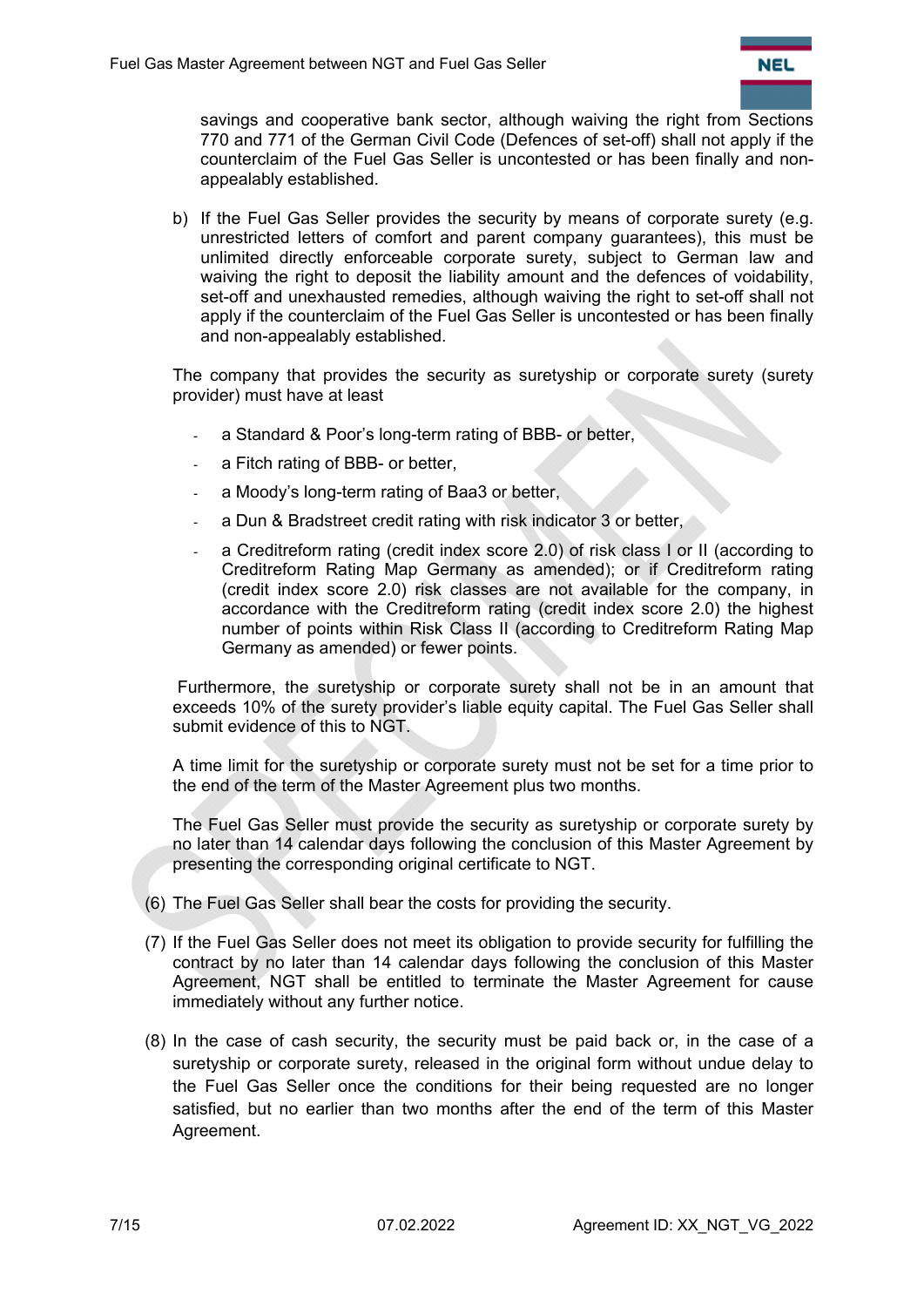

(9) Existing security shall be replaced or reduced (pro rata) at the request of the Fuel Gas Seller if it is no longer required to cover the risk associated with fulfilling the contract (potential damage) after the fuel gas quantities have been settled.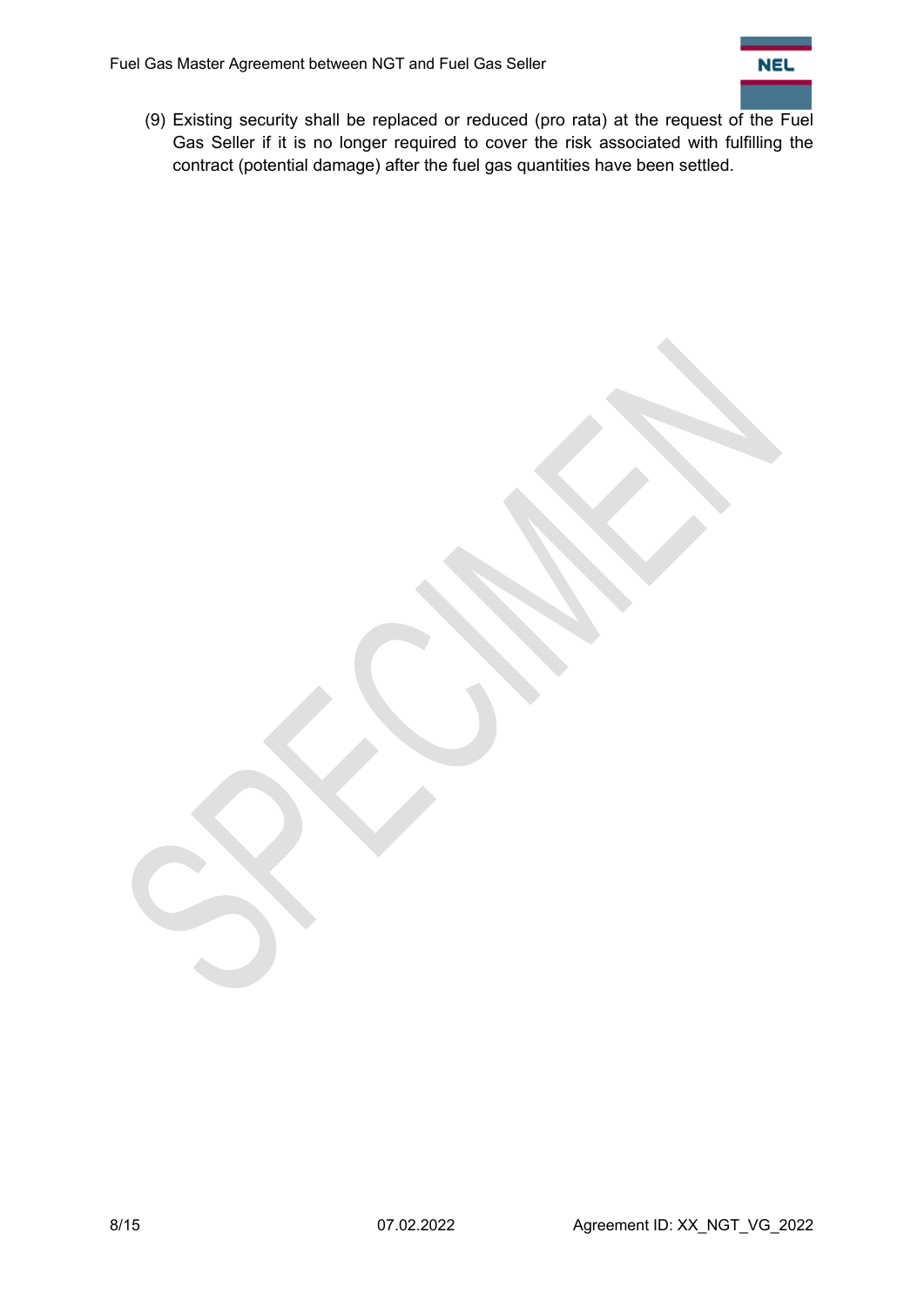## **PART 3: GENERAL PROVISIONS**

#### **Article 12 Taxes**

- (1) The fees specified in this Master Agreement and its Annex 1 shall be net fees. The Fuel Gas Seller shall invoice the net fees plus the applicable value-added tax shown as a separate item.
- (2) The Fuel Gas Seller shall pay all charges, fees, taxes and other costs incurred until the gas is handed over to NGT.
- (3) Irrespective of (2), NGT is registered as the supplier of natural gas in accordance with Section 38(3) of the Energy Tax Act and therefore obliged to pay the natural gas tax. NGT shall provide the Fuel Gas Seller with respective proof (confirmation by the main customs office) upon due request.
- (4) NGT shall inform the Fuel Gas Seller immediately is the status of NGT as supplier in accordance with the EnergieStG changes. If the status of NGT as supplier changes and natural gas deliveries under this Agreement are consequently covered by the scope of Section 2 of the German Fuel Emissions Trading Act (BEHG) (Fuel Gas Seller becomes the distributor according to BEHG), the Fuel Gas Seller as the responsible party (distributor) in accordance with Section 3(3) of the BEHG shall meet the obligations according to the BEHG, shall purchase the necessary quantity of emission certificates for NGT based on the existing data and information from NGT and shall charge the related costs (plus transaction costs) to NGT.

#### **Article 13 Invoicing and payment**

- (1) The Fuel Gas Seller shall invoice NGT monthly for the resultant fees in accordance with Article 10 for the requested and provided fuel gas quantities, taking into account Article 12 and with the total sum rounded to two (2) decimal places. Invoices shall be sent to the following e-mailbox: rechnungen@nel-gastransport.de.
- (2) NGT shall pay the invoice no later than ten (10) business days after receiving it. The payment shall be made by bank transfer of the amount in question being to an account of the Fuel Gas Seller to be specified on the invoice.
- (3) In the event of invoicing for the month of December, this must take place on 1 December 2022 by means of a preliminary invoice that the Fuel Gas Seller provides to NGT on the basis of forecast prices and quantities to be agreed with NGT. In the January of the following year, a final invoice shall be issued with the actual quantities and prices for the month of December, minus the amount paid by NGT on the preliminary invoice.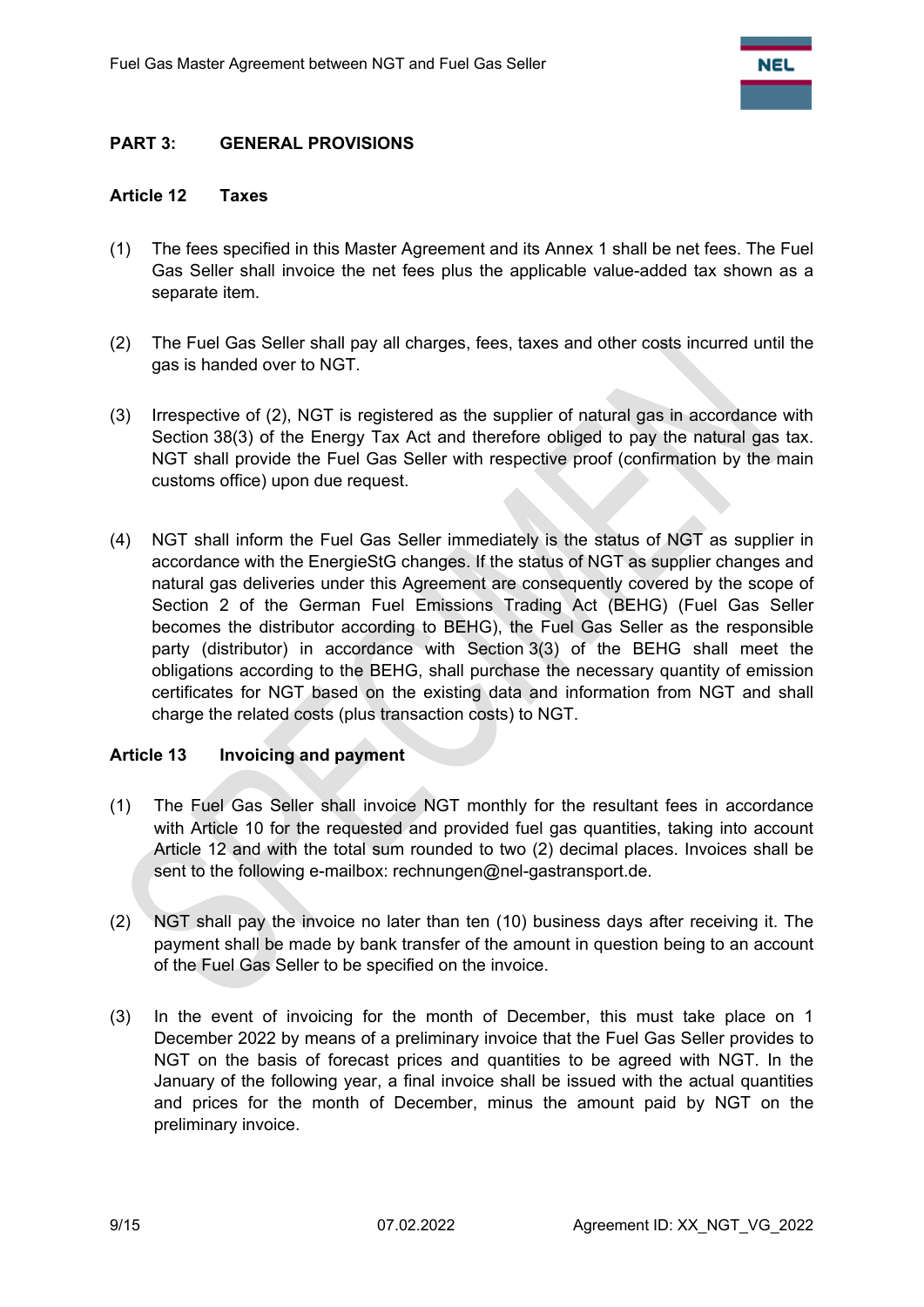(4) Offsetting claims against the Fuel Gas Seller or asserting a right of retention is only permissible if the claims are undisputed or an enforceable judgement has been rendered in respect of them.

#### **Article 14 Violation of contractual obligations and termination for good cause**

- (1) If, after NGT has requested fuel gas on time, the Fuel Gas Seller fails to fulfil its contractual obligations in full or in part and the Fuel Gas Seller is to blame for that, NGT shall be discharged from its obligation to pay for the affected fuel gas quantities. NGT shall be authorised, without the need for further warning, to reject further fulfilment and to replace the gas quantities with quantities from other Fuel Gas Sellers. NGT's right to claim damages shall remain unaffected.
- (2) This Master Agreement and its associated Annex 1 can be terminated extraordinarily for good cause. Grounds for good cause shall include in particular:
	- a) a Party repeatedly violates its contractual obligations;
	- b) execution is levied on the assets of the other Party and is not averted within three (3) months.

Cause in relation to the Fuel Gas Seller also exists if, in accordance with Article 2 (3) of the Invitation to Tender Conditions has been withdrawn from the Fuel Gas Seller.

(3) Measures defined in (2) of this Article 13 shall not be valid unless given in writing.

#### **Article 15 Force majeure and impediments to performance**

- (1) The Parties shall be released from fulfilling their obligations if and to the extent they are prevented from fulfilling them due to force majeure or circumstances over which they have no control and which it would be unreasonable for them to avert considering the quid pro quo, even applying the due care and technical and economic means that can reasonably be expected. They shall include in particular, but not exhaustively:
	- disruptions to delivery and procurement due to strikes,
		- lockouts.
	- legislative acts,
	- official measures.
	- power outage,
	- epidemics and pandemics,
	- natural disasters,
	- terrorist attacks,
	- outage of communications connections, and
	- disruptions to operations, defects, and necessary repairs, but not the impossibility of paying money.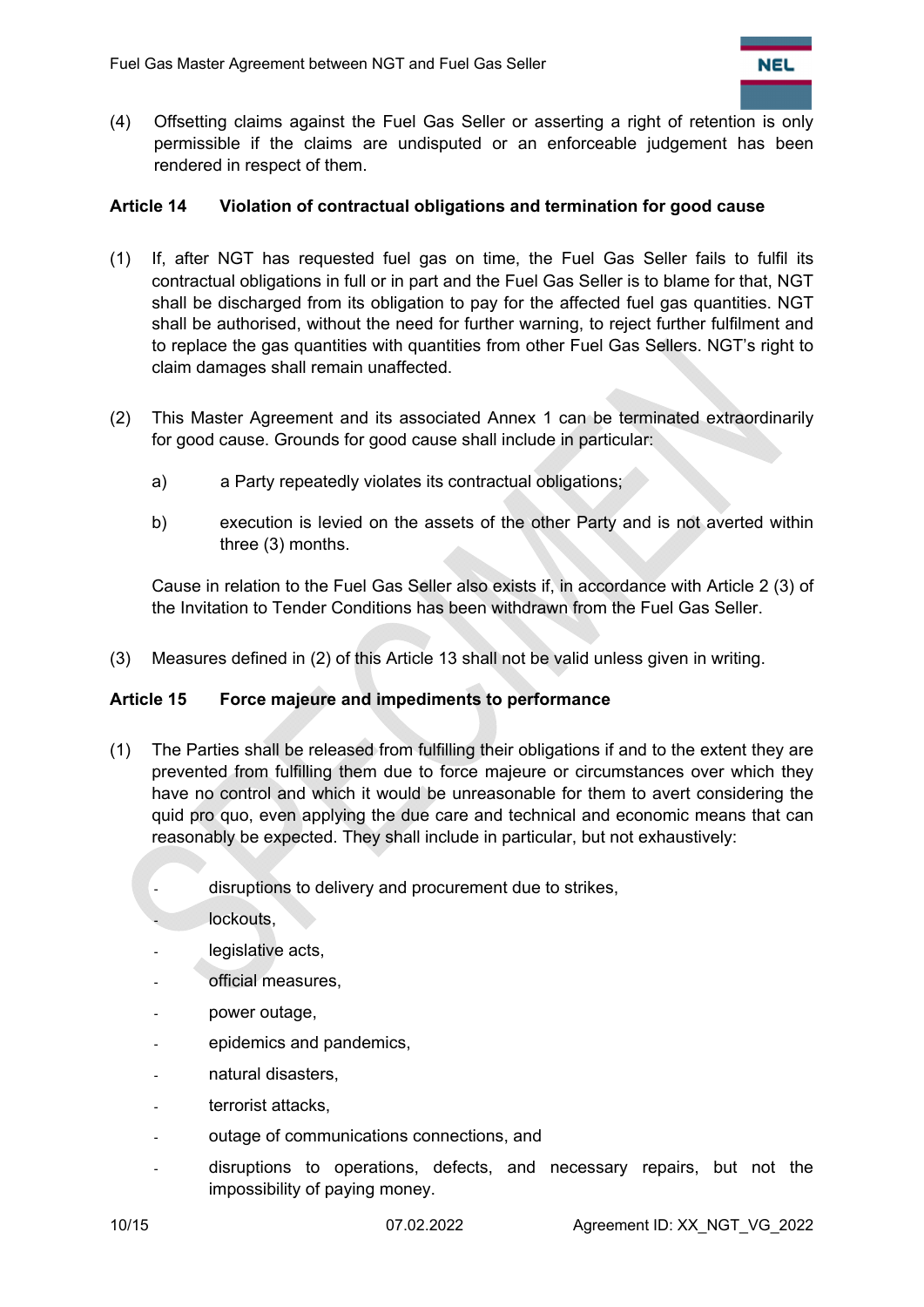(2) The Party affected by force majeure shall notify the other Party immediately and inform it of the anticipated duration of the force majeure. The affected Party will use all technically possible and economically reasonable means to ensure that the requirements to fulfil this Master Agreement are restored.

(3) Irrespective of (1) of this article, the Parties shall be released from fulfilling their obligations under this Master Agreement if work to maintain the pipeline system or measures to build new facilities or to modify or expand existing facilities (such as gas pressure regulating and metering stations, compressors, etc.) mean that NGT is not able to fulfil its obligations from the grid access contracts concluded.

(4) Article 16 (2) of the Energy Industry Act (EnWG) shall not be affected.

# **Section 16 Liability**

- (1) The Parties shall be liable without limitation for injury to life, body or health through fault on their own part or on the part of their own subcontractors or legal representatives; "fault" here shall denote intent and every type of negligence. The Parties shall furthermore be liable without limitation for loss or damage due to breach of obligations caused with intent or through gross negligence on the part of the Parties themselves, their subcontractors or their legal representatives.
- (2) In cases of simple negligence, the Parties shall be liable only for loss or damage arising from the breach of contractual obligations that must be fulfilled to ensure proper performance of the contract in the first place and on the fulfilment of which the Party may usually rely (cardinal obligations). The Parties' liability shall be limited to loss or damage that is typical of the agreement and was foreseeable when the agreement was concluded.
- (3) NGT shall not be liable for financial loss caused by measures under Article 16 (2) of the Energy Industry Act (EnWG).
- (4) The provision in Section 5 of the Gas Network Access Ordinance (GasNZV) shall not be affected.
- (5) Liability of the Parties under peremptory provisions of the Third Party Liability Act (Haftpflichtgesetz) and other legal provisions shall remain unaffected.
- (6) Sections (1) to (5) of this Article 15 shall also apply in favour of employees and agents of NGT. With the exception of Sections (3) and (4) of this article, this shall also apply mutatis mutandis to the Fuel Gas Seller.

# **Section 17 Confidentiality**

(1) Subject to the provisions of Section (2) of this article, the Parties shall treat confidentially the content of this Master Agreement and all information which they obtain in connection with the Master Agreement (hereinafter referred to as "confidential information") and shall not disclose such confidential information or make it accessible to third parties without the prior written consent of the Party affected. The Parties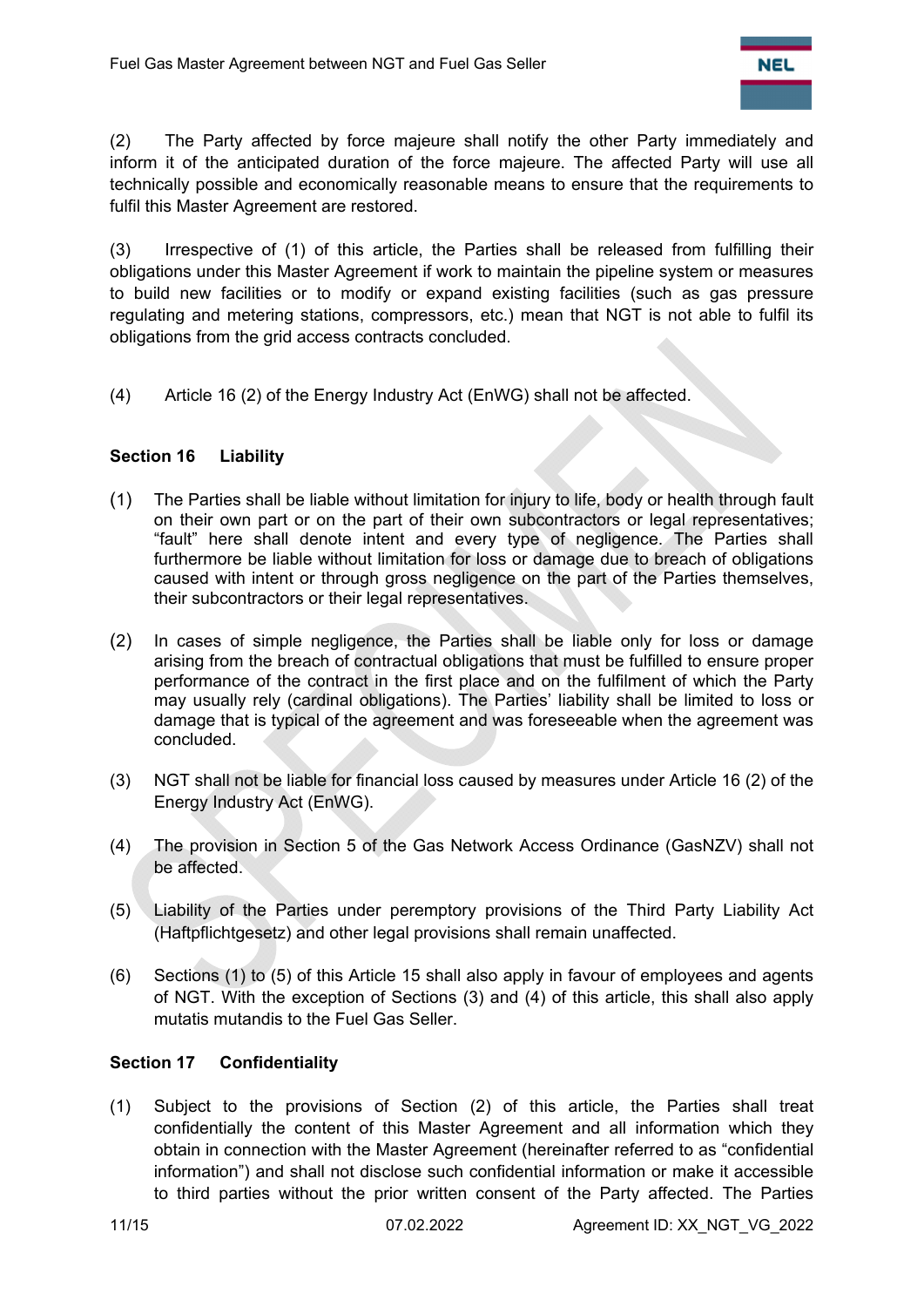

undertake to use the confidential information obtained exclusively for the purpose of performing this Master Agreement.

- (2) Either Party shall be entitled to disclose without the written consent of the other Party any confidential information obtained from the other Party
	- a) to an affiliated company as defined in Article 15 of the Stock Corporation Act (AktG), provided that such a company is likewise obligated to maintain confidentiality,
	- b) to its representatives, consultants, banks and insurers if and to the extent that disclosure is needed for proper performance of the contractual obligations and such persons or companies have undertaken to treat such information confidentially prior to the receipt thereof or are under a professional secrecy obligation in respect of such information; or
	- c) to the extent that the confidential information
		- was legitimately known to the Party receiving the information at the time it was obtained from the other Party;
		- was already in the public domain or becomes publicly available other than through an act or omission of the receiving Party; or
		- has to be disclosed by a Party due to a statutory provision or a court or official order or a request of the authorities (e.g. German Emissions Trading Authority (DEHSt) and the audit body responsible for auditing the emissions report, the German Federal Network Agency (BNetzA)).

NGT shall also be entitled to disclose confidential information in connection with queries on statistics recording to the competent authority (in particular the Hessian State Statistical Office).

(3) The obligation to maintain confidentiality shall remain in force for a period of two (2) years after the expiry or termination of the Master Agreement.

# **Article 18 Data protection**

- (1) NGT shall be entitled to transmit billing and contractual data to third parties in so far as and for as long as this is necessary for proper performance of this Master Agreement. The Fuel Gas Seller hereby declares its acceptance of automated data processing by NGT or by a company commissioned by NGT in accordance with the provisions of data protection laws.
- (2) As part of the invitation to tender, the Parties process personal data of employees, assistants or vicarious agents (other data subjects within the meaning of Article 14 GDPR), which they receive from the other Party, in order to take steps prior to entering into the contract, including communication and billing (Article 6 (1) point (b) GDPR), to comply with a legal obligation (Article 6 (1) point c) GDPR) or for the purpose of legitimate interests (Article 6 (1) point f) GDPR). They also process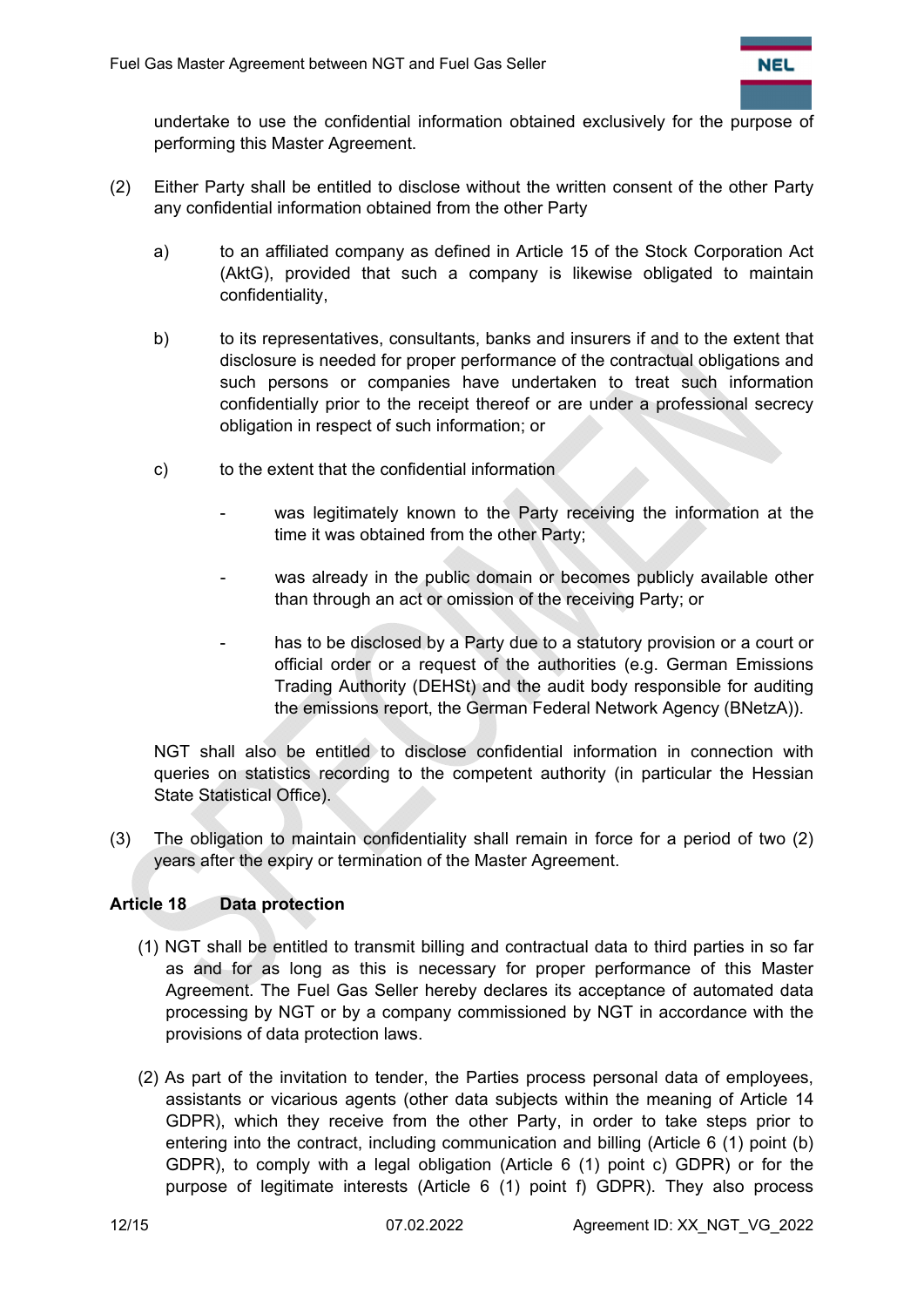

personal data that they were permitted to obtain from publicly available sources, e.g. from commercial registers and the Internet.

(3) If it is necessary in this context to pass on personal data of one Party's employees, assistants and vicarious agents (other data subjects) from that Party to the respective other Party, and/or employees, assistants or vicarious agents contact the respective other Party at the request of the first Party, the Parties mutually undertake to comply with the duties of the respective other Party to provide information in accordance with Article 14 GDPR.

## **Article 19 Legal succession**

- (1) Either Party shall be authorised to assign the rights and obligations under this Master Agreement to a third party. The prior consent of the other Party shall be required for any such assignment. Said consent shall be denied only if the third party cannot reliably guarantee that this Master Agreement will be fulfilled or if there is good cause to justify refusing said consent.
- (2) If NGT assigns the rights and obligations under this Master Agreement to a company affiliated with NGT as defined in Section 15 of the Stock Corporation Act (AktG), the Fuel Gas Seller's consent is not required.
- (3) Section (2) of this Article 17 shall apply mutatis mutandis if NGT transfers grid operation to a third party.
- (4) If the Fuel Gas Seller assigns the rights and obligations under this Master Agreement to a company affiliated with the Fuel Gas Seller as defined in Section 15 of the Stock Corporation Act (AktG) and that fulfils the requirements specified in the Invitation to Tender Conditions, NGT's consent is not required.

#### **Article 20 Loyalty**

If, during the term of this Master Agreement or the individual agreement, the economic, legal and/or technical circumstances under which the contractual provisions were agreed change so significantly that a Party can no longer be reasonably expected to continue to abide by the contractual provisions because the Parties' intentions of achieving a fair balance between their mutual economic interests can no longer be fulfilled, the Party in question can demand that the contractual provisions be modified to reflect the change in circumstances.

# **Article 21 Severability clause**

(1) If one or more of the provisions of this Master Agreement are or become invalid or unenforceable, that shall not affect the other provisions or the existence or continuation of this Master Agreement.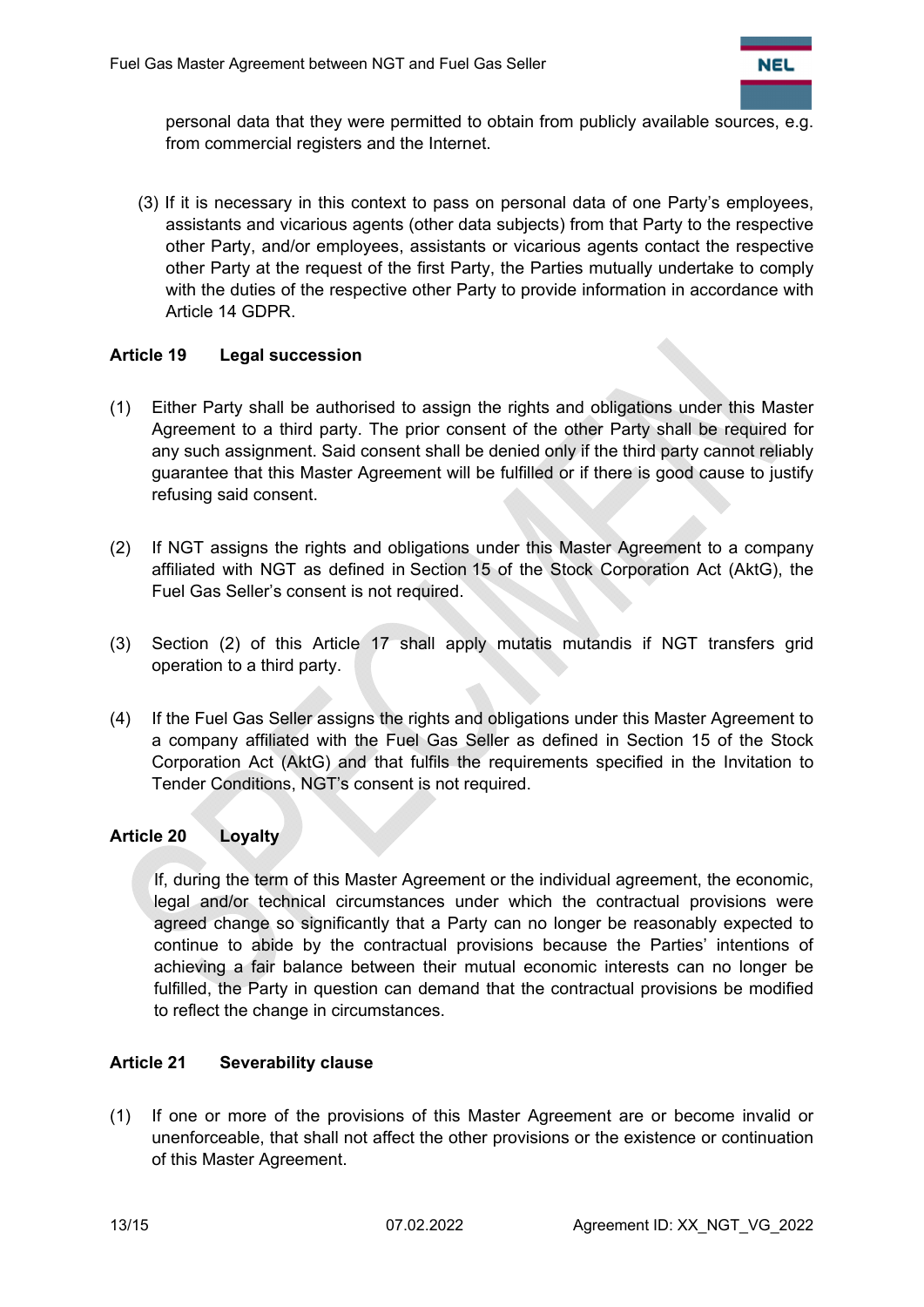

(2) The Parties shall be obliged to replace the invalid or unenforceable provision with effect as of the time of said provision's invalidity or unenforceability with a new, valid and enforceable agreement which, in terms of economic success, is as similar as possible to said provision.

## **Article 22 Written form**

Amendments and additions to this Master Agreement shall not be valid unless made in writing. This also applies to amendment to the requirement for written form.

## **Article 23 Place of jurisdiction and applicable law**

- (1) The place of jurisdiction for any disputes arising from or in connection with this Master Agreement is Kassel, Germany. Disputes shall be ruled on by ordinary jurisdiction.
- (2) This Master Agreement shall be construed and be subject to the laws of the Federal Republic of Germany with the exclusion of (i) the United Nations Convention on Contracts for the International Sale of Goods ("CISG") dated 11 April 1980 and (ii) the applicable law rules in Germany on the conflict-of-laws.

#### **Article 24 Effective date and term**

- (1) This Master Agreement shall come into force when it has been signed by both Parties.
- (2) The term of the Master Agreement, including its Annex 1, shall commence **at 6:00 a.m. on 1 April 2022** and end **at 6:00 a.m. on 1 April 2023** without requiring notice of termination.
- (3) The right to terminate the agreement for good cause shall remain unaffected.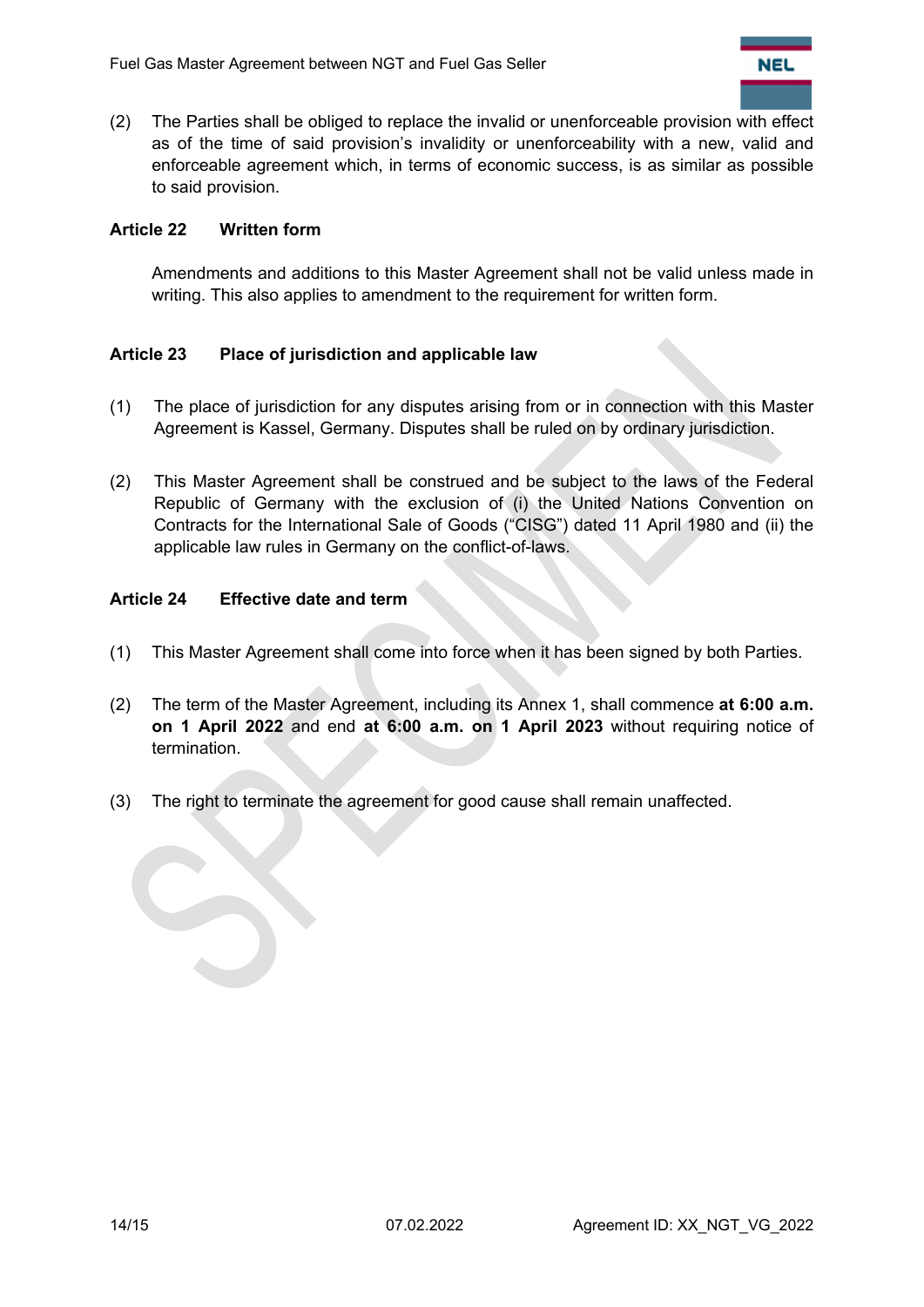

#### **Article 25 Integral parts of the Master Agreement, languages**

- (1) The Invitation to Tender Conditions and Annex 1 "Data and price sheet" are integral parts of this Master Agreement. If there is a conflict between the provisions of the above integral parts of this Master Agreement and this Master Agreement, the provisions of this Master Agreement shall have precedence.
- (2) In the event of any discrepancy between the German and English version of the Master Agreement, on the German version shall be decisive and binding for the Parties. The English translation is for convenience only.

 $\qquad \qquad \blacksquare$ 

Place, date **Kassel**, date

**COMPANY NEL Gastransport GmbH**